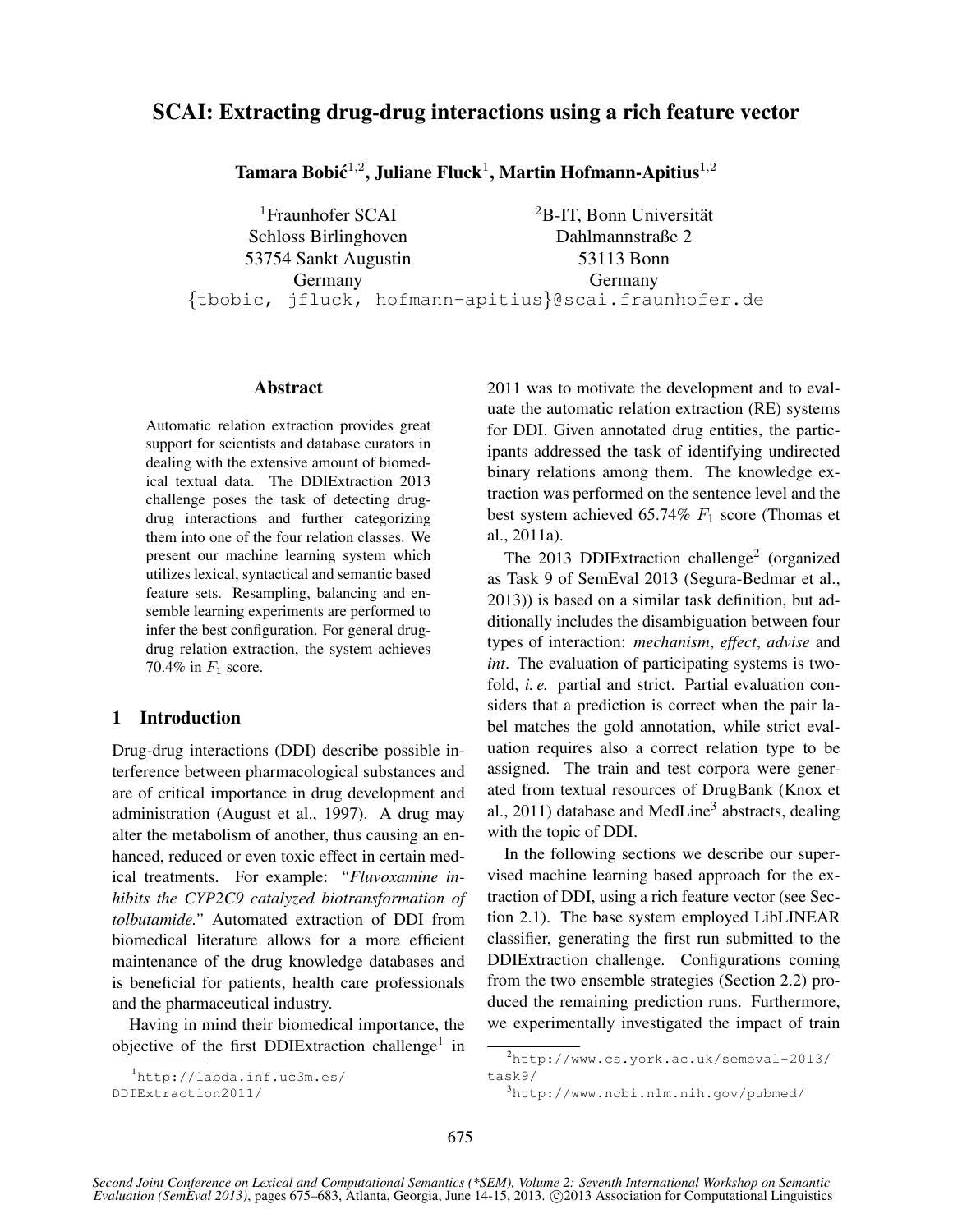corpora imbalance on DDI detection through resampling strategies (Section 2.3). Finally, relation type disambiguation methodology is presented in Section 2.4.

## 2 Methods

We formulate the task of relation extraction as feature-based classification of co-occurring entities in a sentence. A sentence with  $n$  entities contains at most  $\binom{n}{2}$  $\binom{n}{2}$  interacting pairs. For entity pairs that the classifier detects as "true", a post-processing step is performed where one of the four relation types is assigned, depending on the identified type-specific trigger words.

## 2.1 Features

To improve generalization of lexical information Porter stemming algorithm (Porter, 1980) was applied. All entities present in the sentence, which were not a part of the investigated pair, are renamed to a common neutral name (entity blinding).

For the generation of dependency-based features, sentences in the provided corpora were parsed using Charniak-Lease parser (Lease and Charniak, 2005; Thomas et al., 2011b). The resulting constituent parse trees were converted into Stanford dependency graphs (Marneffe et al., 2006). Following the idea of Thomas et al. (2011b), similar relations are treated equally by using their common parent type (unification of dependency types). An example is generalizing relations "subj", "nsubj" and "csubj" to a parent relation "subj".

In the following subsections the three groups of features (lexical, syntactical and semantic) with their corresponding members are described. Table 1 gives a more structured overview of the feature vector, organized by type. It should be noted that the listed features are used for the generation of all three prediction sets submitted to the DDI challenge.

## 2.1.1 Lexical features

Lexical features capture the token information around the inspected entity pair (EP). The sentence text is divided into three parts: text between the EP, text before the EP (left from the first entity) and text after the EP (right from the second entity). It has been observed that much of the relation information

can be extracted by only considering these three contexts (Bunescu and Mooney, 2005b; Giuliano et al., 2006).

The majority of features are  $n$ -grams based, with  $n \in \{1, 2, 3\}$ . They encompass a narrow (window=3) and wide (window=10) surrounding context, along with the area between the entities. Additionally, combinations of the tokens from the three areas is considered, thus forming before-between, between-after and before-after conjunct features (narrow context).

#### 2.1.2 Syntactic/Dependency features

Vertices (*v*) in the dependency graph are analyzed from a lexical (stemmed token text) and syntactical (POS tag) perspective, while the edges (*e*) are included using the grammatical relation they represent.

The majority of dependency-based features are constructed using the properties of edges and vertices along the shortest path (SP) of an entity pair. The shortest path subtree is conceived to encode grammatical relations with highest information content for a specific EP (Bunescu and Mooney, 2005a).

Similarly to lexical features,  $n$ -grams of vertices (edges) along the SP are captured. Furthermore, alternating sequences of vertices and edges (*v-walks* and *e-walks*) of length 3 are accounted for, following previous work (Kim et al., 2010; Miwa et al., 2010).

Apart from the SP-related features, incorporating information about the entities' parents and their common ancestor in the dependency graph is also beneficial. The lexical and syntactical properties of these vertices are encoded, along with the grammatical relations on the path from the entities to their common ancestor.

#### 2.1.3 Semantic features

Semantic group of features deals with understanding and meaning of the context in which a particular entity pair appears.

A feature that accounts for hypothetical statements was introduced in order to reduce the number of false positives (phrases that indicate investigation in progress, but not actual facts). Negation (*e. g.* "not") detected close to the entity pair (narrow context) along with a check whether entities in the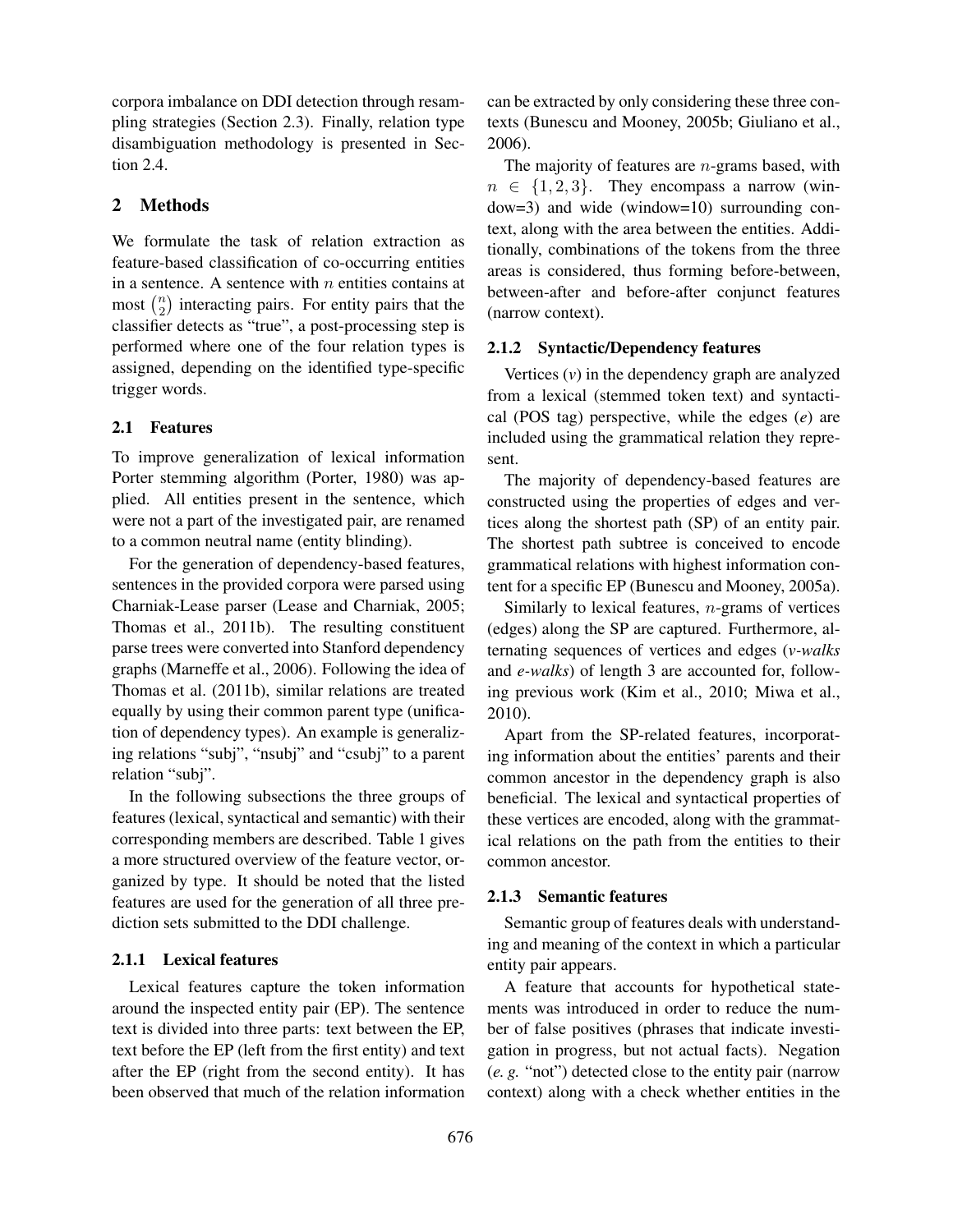pair refer to the same real-word object (abbreviation or a repetition) represent features which also contribute to the reduction of false positive predictions.

Drug entities in the corpora were annotated with one of four classes (drug, drug<sub>n</sub>, brand, group), which provided another layer of relation information for the classifier. Prior knowledge about true DDI coming from the train corpora is used as a feature, if a previously known EP is observed in the test data. Presence of other entities (which are not part of the inspected EP) in the sentence text is captured, together with their position relative to the EP.

Finally, mentions of general trigger (interaction) terms are checked in all three context areas. Moreover, interaction phrases specific to a certain DDI type (see Section 2.4) are accounted for.

#### 2.2 Ensemble learning

Combining different machine learning algorithms was proposed as a direction for improvement of the classification accuracy (Bauer and Kohavi, 1999).

A synthesis of predictions using LibLINEAR, Naïve Bayes and Voting Perceptron classifiers is an attempt to approach and learn the relation information from different angles with a goal of increasing the system's performance. The three base models included in the ensemble are employed through their WEKA<sup>4</sup> (Hall et al., 2009) implementation with default parameter values and trained on the full feature vector described in Section 2.1.

*LibLINEAR* (Fan et al., 2008) is a linear support vector machine classifier, which has shown high performance (in runtime as well as model accuracy) on large and sparse data sets. Support vector machines (SVM, Cortes and Vapnik (1995)) have gained a lot of popularity in the past decade and very often are state-of-the-art approach for text mining challenges.

*Na¨ıve Bayes* (Domingos and Pazzani, 1996) is a simple form of Bayesian networks which relies on the assumption that every feature is independent from all other features. Despite their naive design and apparently oversimplified assumptions, Naïve Bayes can often outperform more sophisticated classification methods and has worked quite well in many complex real-world situations. Furthermore, it can be robust to noise features and is quite insen-

| Corpus   | Pos.        | Neg.          | Total  |  |  |
|----------|-------------|---------------|--------|--|--|
| MedLine  | 232(0.13)   | 1,555(0.87)   | 1.787  |  |  |
| DrugBank | 3,788(0.15) | 22,217 (0.85) | 26,005 |  |  |

Table 2: Ratio of positive and negative instances in the DrugBank and MedLine train corpora.

sitive to stratification (Provost, 2000), which is of high value in class imbalance scenarios.

*Voting Perceptron* (Freund and Schapire, 1999) combines a series of perceptrons, which are linear classification algorithms that process elements in the train set one at a time ("online"). The system stores the number of iterations the perceptron "survives", *i. e.* when the training set instances are classified correctly. The obtained count represents a weight used for combining the prediction vectors by a weighted majority vote.

In the ensemble learning scenario we consider two strategies that aim at increasing the system's performance by either favoring precision or recall:

- 1. *"majority"* a pair represents true relation only if majority of the classifiers support that claim
- 2. *"union"* a pair represents true relation if at least one of the classifiers supports that claim

#### 2.3 Train corpora imbalance

Analysis of the basic train corpora statistics reveals an unequal ratio of positive and negative instances, *i. e.* under-representation of true interacting pairs (see Table 2). Class distribution imbalance often causes machine learning algorithms to perform poorly on the minority class (Hulse et al., 2007), thus, in this case, affecting the recall of true relations.

In order to explore the sensitivity of our system to the positive/negative ratio, we performed random undersampling of the data, artificially obtaining a desirable ratio (50-50). All positive instances in the dataset were kept, while the same number of negative instances were randomly chosen. The reverse approach of oversampling was considered, but given the ample train data provided by the organizers, such strategy could pose run-time challenges.

The experimental setting is described as follows. MedLine and DrugBank train corpora were divided further into train (exp-train) and test (exp-test) sets,

<sup>4</sup>http://www.cs.waikato.ac.nz/ml/weka/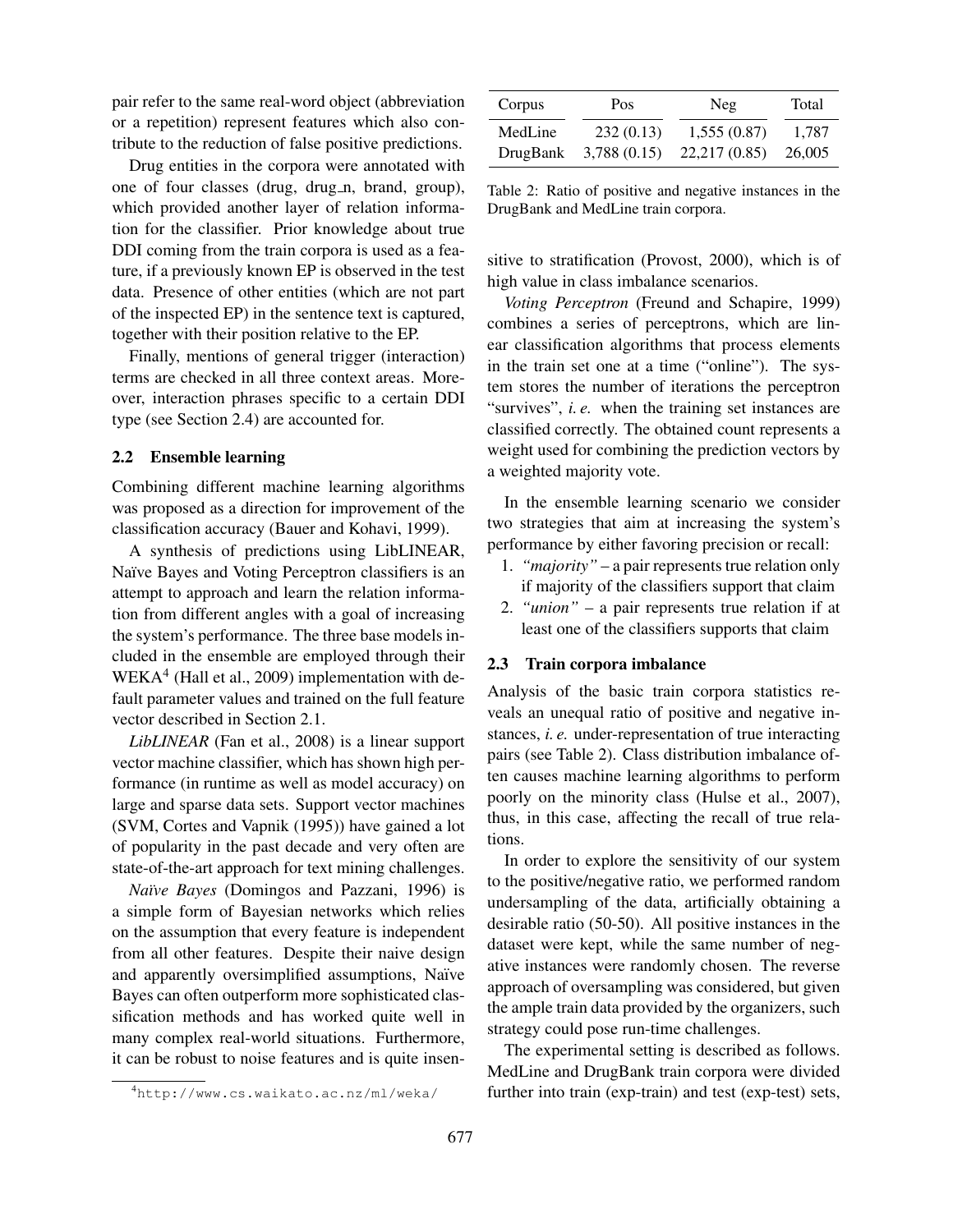|                          | Feature                                                                                                                                                                                                                                                                                                                                                                                                                                                                                                   |
|--------------------------|-----------------------------------------------------------------------------------------------------------------------------------------------------------------------------------------------------------------------------------------------------------------------------------------------------------------------------------------------------------------------------------------------------------------------------------------------------------------------------------------------------------|
| Lexical                  | 1. $n$ -grams of tokens between the EP<br>2. <i>n</i> -grams of tokens before the EP (narrow context, window = 3)<br>3. <i>n</i> -grams of tokens after the EP (narrow context, window = 3)<br>4. <i>n</i> -grams of tokens before the EP (wide context, window = 10)<br>5. <i>n</i> -grams of tokens after the EP (wide context, window = 10)<br>6. conjucted positions: before-between, between-after and before-after                                                                                  |
| Syntactical / Dependency | 7. dependency $n$ -grams on the SP<br>8. syntactical $n$ -grams on the SP<br>9. lexical $n$ -grams on the SP<br>10. lexical and syntactical e-walks<br>11. lexical and syntactical v-walks<br>12. SP length (number of edges)<br>13. lexical and syntactical information of the entities' parents<br>14. lexical and syntactical information of the entities' common ancestor<br>15. dependency $n$ -grams from both entities to their common ancestor<br>16. common ancestor represents a verb or a noun |
| Semantic                 | 17. hypothetical context<br>18. negation close to the EP<br>19. entities refer to the same object<br>20. type of entities that form the EP<br>21. prior knowledge (from the train data)<br>22. other entities present close to the EP<br>23. DDI trigger words (general)<br>24. DDI types trigger words (specific)                                                                                                                                                                                        |

Table 1: Overview of features used, stratified into groups. EP denotes an entity pair, SP represent the shortest path.



Figure 1: Contribution of individual feature sets and their combinations to the system's performance, evaluated by 10 fold cross-validation on the train corpora. *Lex* is an abbreviation for lexical, *sem* for semantic and *syn* for syntactical features.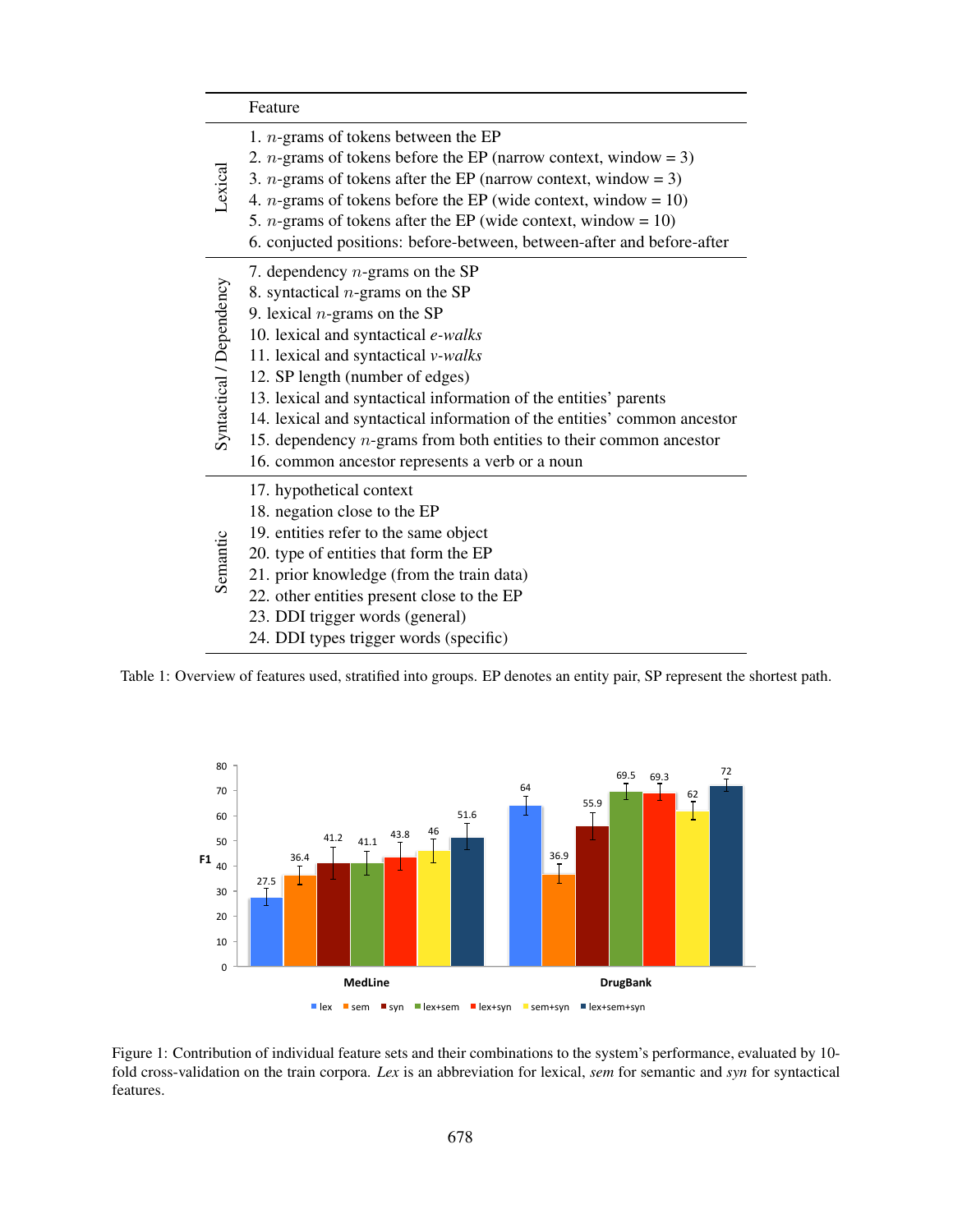| Corpus   | Exp-train pairs | Exp-test pairs |
|----------|-----------------|----------------|
| MedLine  | $1,259(70.4\%)$ | 528 (29.6%)    |
| DrugBank | 18,148 (69.8%)  | 7,857 (30.2%)  |

Table 3: Experimental train and test subsets derived from the MedLine and DrugBank train corpora.

| Relation  | MedLine    | DrugBank    |
|-----------|------------|-------------|
| mechanism | 62(0.27)   | 1257(0.33)  |
| effect    | 152 (0.66) | 1535 (0.41) |
| advise    | 8(0.03)    | 818 (0.21)  |
| int       | 10(0.04)   | 178 (0.05)  |

Table 4: The number of positive pairs for different DDI types in the train corpora. Ratios are given in brackets.

with an approximate ratio of 70-30. Instances from a particular document were always sampled to the same subset, in order to avoid information leakage. Table 3 gives an overview of the number of entity pairs each set comprises. The exp-train corpora were used for training the model in an original (full-size) and balanced (subsample) scenario, evaluated on the exp-test sets.

It should be noted that undersampling experiments were performed on the train corpora in order to inspect the impact of data imbalance on our system (results shown in Section 3.4). However, due to the challenge limitation of submitting only three runs, this configuration was ignored in favor of utilizing the complete train corpora.

#### 2.4 Relation type assignment

The DDIExtraction challenge guidelines specify four classes of relations: *advise, mechanism, effect* and *int*. Table 4 illustrates the ratio of positive pairs assigned to each type in MedLine and DrugBank train corpora.

In Section 2.4.1, a brief outlook on the interaction type characteristics is given, along with some of the most common relation (trigger) phrases specific to them. Section 2.4.2 explains the methodology behind the process of relation type assignment.

#### 2.4.1 Relations overview

*Advise* pertains to recommendations regarding coadministration of two or more drugs. Sentences describing these relations usually contain words such as: should, recommended, advisable, caution, avoid etc., as seen in the following examples:

- *Barbiturates and glutethimide should not be administered to patients receiving coumarin drugs.*
- *Concurrent therapy with ORENCIA and TNF antagonists is not recommended.*
- *The co-administration of Fluvoxamine Tablets and diazepam is generally not advisable.*

*Effect* is a relation type describing the signs or symptoms linked to the DDI, including the pharmacodynamic effect, *i. e.* mechanism of interaction. Some of the phrases often found to denote this type of relation are: effect, cause, decrease, increase, inhibit, activate, modulate etc. The following examples present expressions of an *effect* relation:

- *Pretreatment of megakaryocytes with extracellular RR (50 microM) also inhibited InsP(3) induced responses.*
- *It is concluded that neurotensin modulates in an opposite way the function of the enkephalinergic neurons and the central action of tuftsin.*
- *Diazepam at doses of 0.25 mg/kg and 2.5 mg/kg injected with morphine was found to decrease the antinociceptive effect of morphine.*

*Mechanism* illustrates a more detailed description of the observed pharmacokinetic changes that includes biochemical information about metabolism, absorption, biotransformation, excretion etc. *Mechanism* relations often include mentions of *effect*related interaction phrases, but provide an additional knowledge layer by addressing more complex biological concepts:

- *Cholestyramine, an anionic-binding resin, has a considerable effect in lowering the rate and extent of fluvastatin bioavailability.*
- *Additional iron significantly inhibited the absorption of cobalt in both dietary cobalt treatments.*
- *Macrolide antibiotics inhibit the metabolism of HMG-CoA reductase inhibitors that are metabolized by CYP3A4.*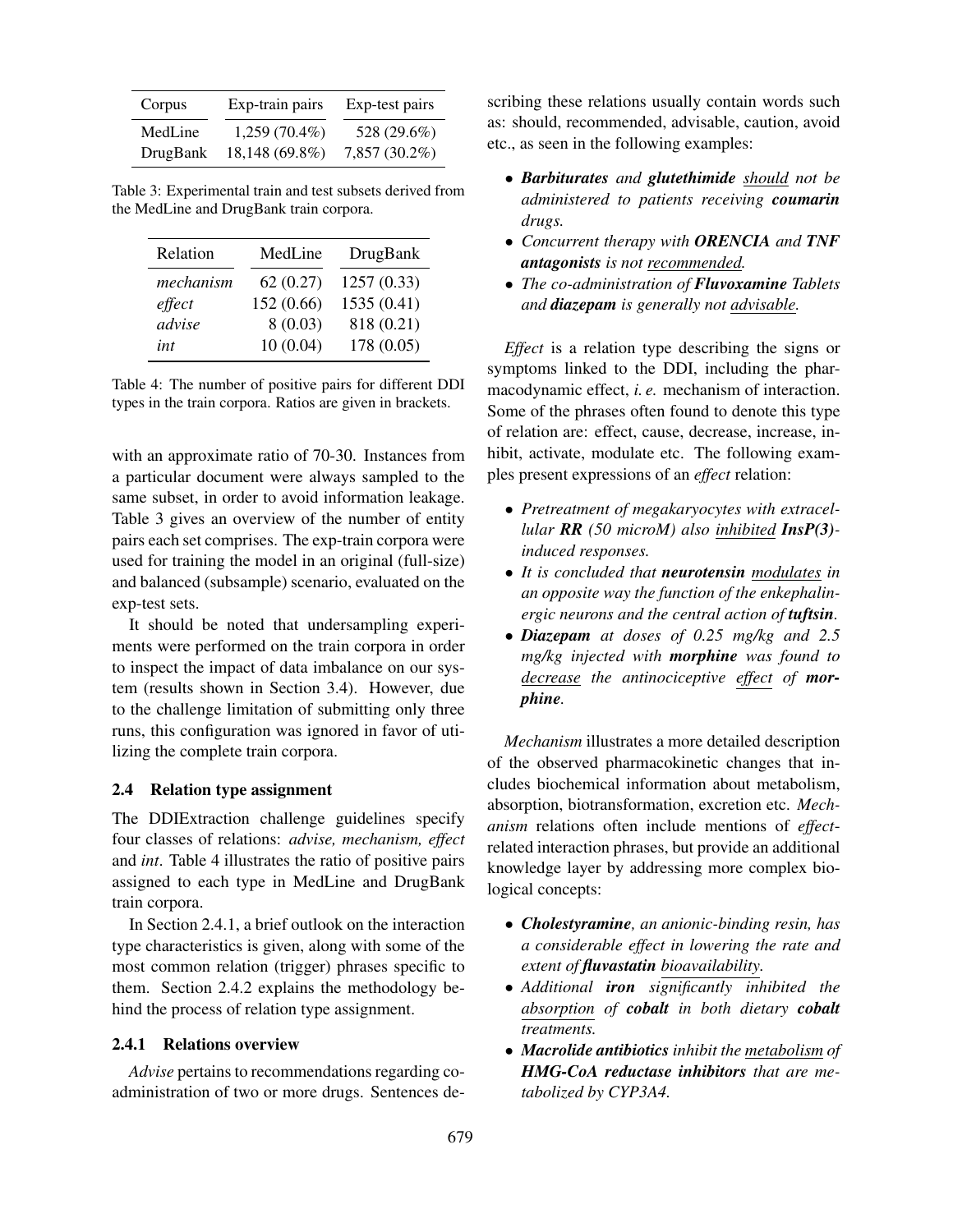*Int* relation implies sentences which only state that an interaction occurs, without providing much additional information about it. Trigger phrases that can be found in such sentences are usually limited to different lexical forms of "interaction":

- *Rifampin and warfarin: a drug interaction.*
- *In vitro interaction of prostaglandin F2alpha and oxytocin in placental vessels.*
- *Treatment with antidepressant drugs can directly interfere with blood glucose levels or may interact with hypoglycemic agents.*

## 2.4.2 Type disambiguation methodology

We approach the problem of relation type disambiguation as a post-processing step, utilizing identified (sentence level) trigger words as classification determinants. Precompiled relation trigger lists are generated by manual inspection of the train corpora, largely focusing on MedLine. The lists are specific to the four interaction types and non-overlapping.

Cases when a sentence contains trigger phrases from different relation classes are resolved by following a priority list:

- 1. *advise*
- 2. *mechanism*
- 3. *effect*
- 4. *int*

The rationale behind such priority assignment are the following observed patterns in the train corpora. Regardless of *effect* or *mechanism* connotation, if the sentence contains recommendation-like phrases (*e. g.* "should", "advisable"), it is almost always classified as an *advise*. Likewise, even though a relation might be describing an *effect*, if it contains a more detailed biochemical description, it is most likely representing *mechanism*. Finally, *effect* has advantage over *int* due to the simplicity of the *int* relation, along with the lowest observed frequency.

#### 3 Results and Discussion

#### 3.1 Baseline relation extraction performance

Performances of the submitted prediction runs are shown in Table 5, where the first row (run1) represents a system trained on the original (unbalanced) train corpora, using LibLINEAR classifier and a rich feature vector (see Section 2.1). The table offers results overview on MedLine, DrugBank and joined test corpora ("All"), using partial evaluation (general DDI detection).

The difference in performance on MedLine and Drugbank is apparent, measuring up to almost 25 percentage points (pp) in  $F_1$  score (46.2% for Med-Line and 71.1% for DrugBank). Due to a considerably larger size of the DrugBank corpus, overall results are greatly influenced by this corpus  $(F_1 =$ 69.0%).

The results imply system's sensitivity towards class imbalance, which manifests in favored precision over recall. However, this discrepancy is much less observed on DrugBank test corpus. Despite the similarity in class ratio, DrugBank is a more compact and homogenous corpus, with a relatively unified writing style. Coming from a manually curated database, it has a rather standardized way of describing interactions, resulting in higher performance of the relation extraction system. MedLine corpora, however, are derived from different journals and research groups which gives rise to extremely diverse writing styles and a more challenging task for information extraction.

## 3.2 Features contribution

Figure 1 illustrates the performance of the LibLIN-EAR classifier, when all combinations of the three different feature sets are explored.

It can be observed that the highest performance is always achieved when all the features are included during training (*lex+syn+sem*), resulting in 51.6% and 72.0%  $F_1$  score for 10-fold cross-validation on MedLine and DrugBank train corpora respectively.

Lexical features appear to be most useful for the DrugBank corpus, achieving 88.9% of the maximum performance when used solely. MedLine, on the other hand, benefits the most from syntactic features that reach 79.8% of the best result, compared to 53.3% with lexical features. Semantic group of features exhibits a uniform performance for both corpora, achieving 36.4% and 36.9% of  $F_1$  score. Finally, grouping of two or all three feature sets is always beneficial and results in higher performance than the constituting base configurations.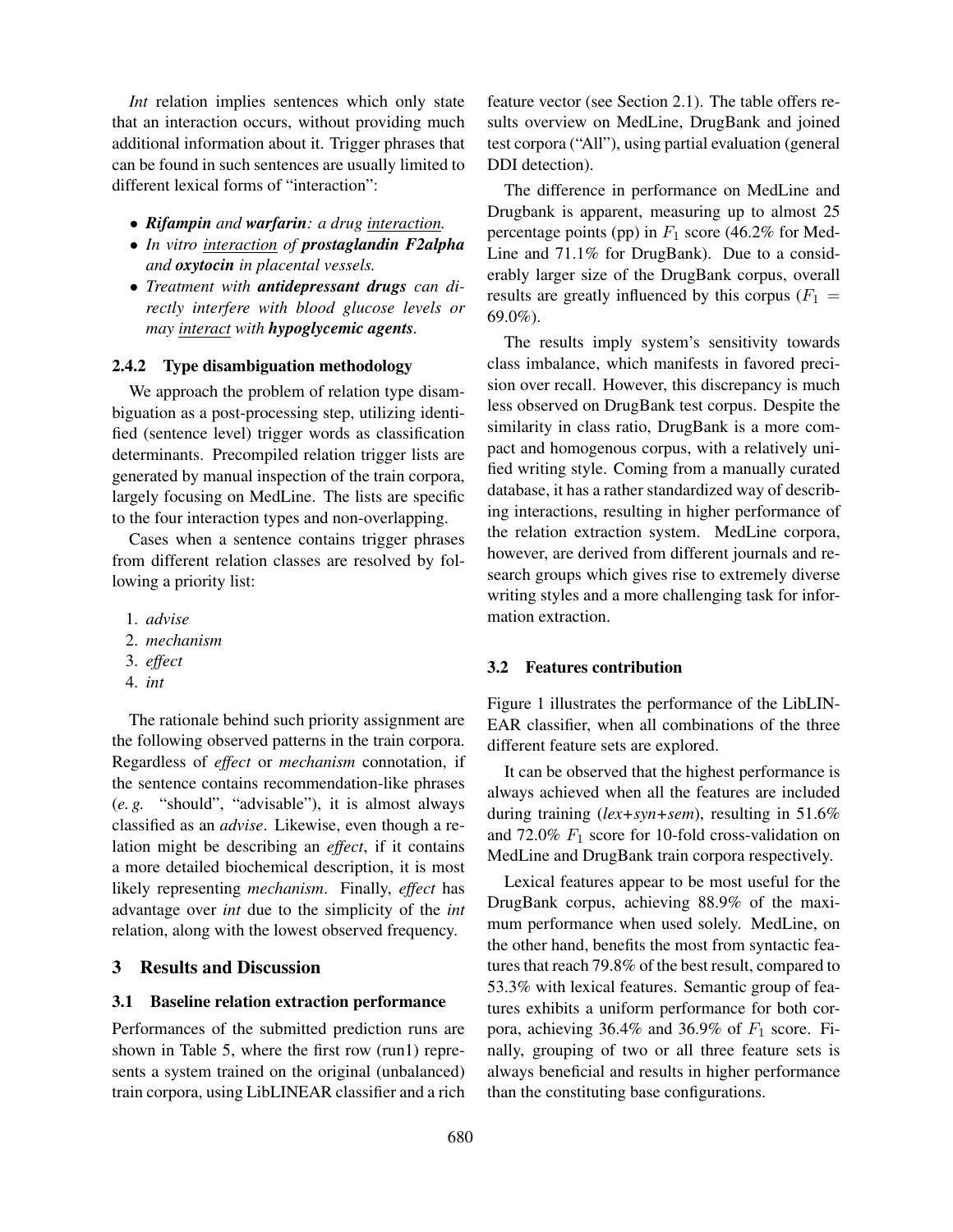|                                                              | MedLine |             | DrugBank                                |             |  | All |   |             |                |
|--------------------------------------------------------------|---------|-------------|-----------------------------------------|-------------|--|-----|---|-------------|----------------|
| Classifier                                                   |         | $R_{\perp}$ | $F_1$                                   | $P$ R $F_1$ |  |     | P | $R_{\cdot}$ | H <sub>1</sub> |
| run1: LibLINEAR 68.8 34.7 46.2 83.6 61.9 71.1 82.6 59.2 69.0 |         |             |                                         |             |  |     |   |             |                |
| run2: Majority                                               |         |             | 68.6 25.3 36.9 83.7 61.7 71.0 82.9 58.1 |             |  |     |   |             | 68.3           |
| run3: Union                                                  |         |             | 43.1 52.6 47.4 79.6 68.1 73.4 74.8      |             |  |     |   | 66.6        | 70.4           |

Table 5: Results of the three submitted runs on the test corpora.

| Classifier    | DrugBank | MedLine |
|---------------|----------|---------|
| LibLinear     | 654      | 48      |
| Naïve Bayes   | 854      | 88      |
| V. Perceptron | 608      | 30      |
| Majority      | 693      | 35      |
| Union         | 980      | 116     |

Table 6: Number of positive predictions on MedLine and DrugBank test corpora, using different configurations.

#### 3.3 Ensemble experiments

Performance of the majority and union ensemble configurations on the test corpora is presented in Table 5. Table 6 gives an overview of the number of predicted positive pairs by the ensemble, as well as those by the individual base classifiers.

Voting Perceptron behaves similarly to LibLinear, while Naïve Bayes demonstrates insensitivity in terms of class imbalance, predicting the highest number of positive pairs for both MedLine and DrugBank test corpora.

Union voting strategy tends to overcome the limitations of poor recall, resulting in highest performance on all test corpora (47.4% for MedLine, 73.4% for DrugBank and 70.4% for All) among the three runs. The superior result is obtained by diminishing precision in favor or recall, which was shown as beneficial in these use-cases. However, the  $F_1$ score difference is slight (1.2 pp, 2.3 pp and 1.4 pp), as compared to the baseline system (run1).

Predictions using the union ensemble ranked  $3^{rd}$ in the general DDI extraction evaluation, achieving 5.5 pp and 9.6 pp of  $F_1$  score less than the top two participating teams.

|                                   |               | MedLine |       | DrugBank |    |                |  |
|-----------------------------------|---------------|---------|-------|----------|----|----------------|--|
| Train set                         | $\mathcal{P}$ | $R_{-}$ | $F_1$ | P        | K. | H <sub>1</sub> |  |
| original 48.4 39.6 43.6 75.1 62.4 |               |         |       |          |    | 68.2           |  |
| balanced 37.2 70.4 48.7 60.8 72.7 |               |         |       |          |    | 66.2           |  |

Table 7: Comparison of results on the full train set and a balanced subsample, as evaluated on the MedLine and DrugBank train corpora.

## 3.4 Balanced training corpora

Table 7 presents relation extraction performance for training on a balanced subset, compared to the original unbalanced corpus.

In case of MedLine, an increase of around 5 pp in  $F_1$  score can be observed for the balanced subsample. However, given a relatively high initial performance on DrugBank and the characteristics of that corpus, training on a subsample results in 2 pp reduced  $F_1$  score. The raise of 30.8 pp in recall contributes greatly to the increased performance on MedLine, even though 11.2 pp of precision are lost. However, in case of DrugBank, a 10.3 pp increase in recall is not enough to compensate for the 14.3 pp loss in precision.

It can be observed that although undersampling approach removes information from the model training stage, the class balance plays a more significant role for the final performance.

#### 3.5 Relation type disambiguation

Correct classification of interacting pairs into four defined classes was evaluated using macro and micro average measures.

While micro-averaged  $F_1$  score is calculated by constructing a global contingency table and then calculating precision and recall, macro-averaged  $F_1$ score is obtained by first calculating precision and recall for each relation type and then taking their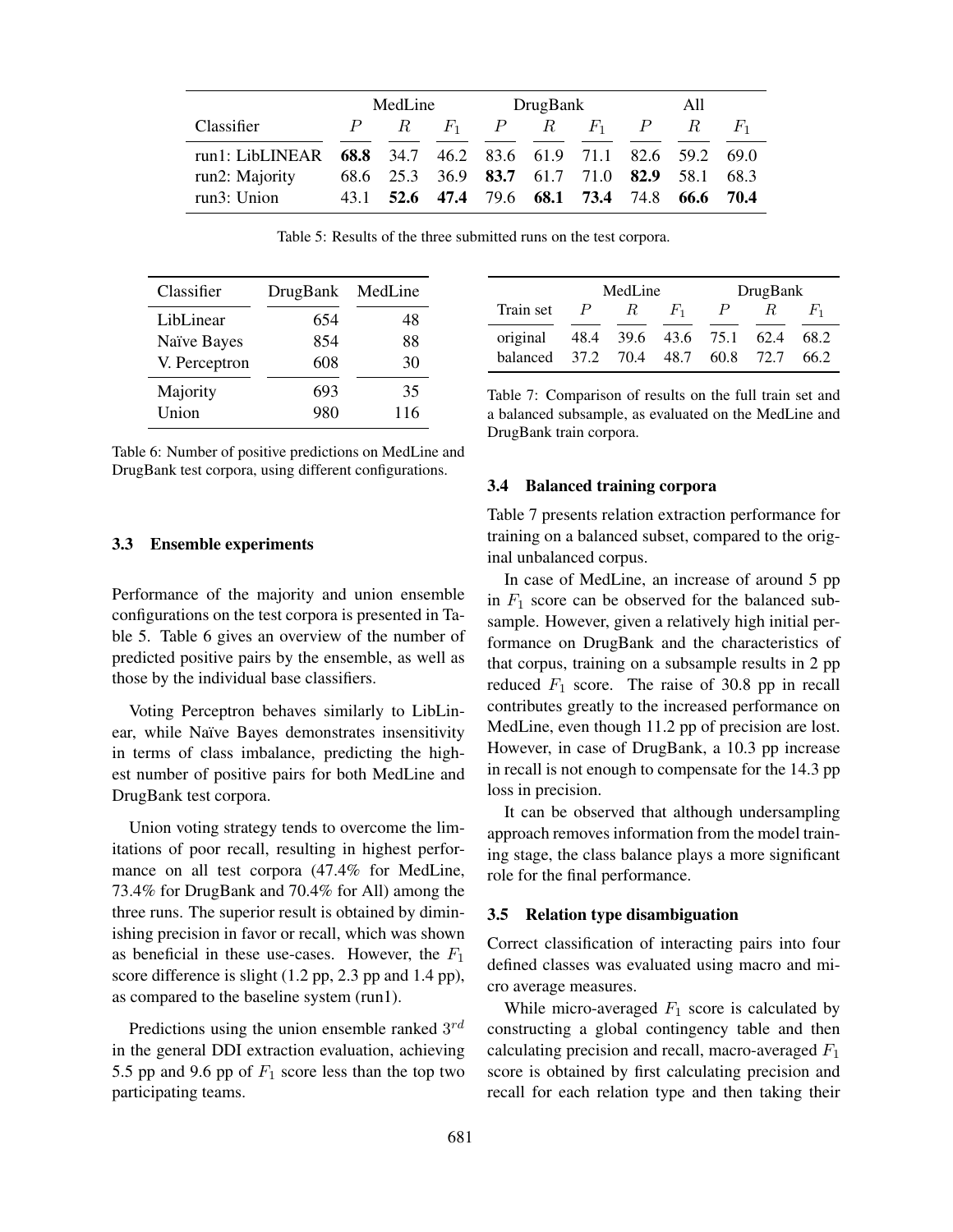|            | MedLine |          |          | DrugBank |      |       | All  |      |       |
|------------|---------|----------|----------|----------|------|-------|------|------|-------|
|            | P       | R        | $F_1$    | P        | R    | $F_1$ | Р    | R    | $F_1$ |
| micro avg. | 62.5    | 31.6     | 42.0     | 51.3     | 43.9 | 47.3  | 55.1 | 39.5 | 46.0  |
| macro avg. | 42.0    | 19.7     | 26.9     | 66.5     | 35.3 | 46.1  | 66.6 | 33.8 | 44.8  |
| mechanism  | 70.0    | 29.2     | 41.2     | 58.0     | 39.2 | 46.8  | 53.2 | 39.1 | 45.0  |
| effect     | 64.7    | 35.5     | 45.8     | 52.4     | 44.6 | 48.2  | 48.8 | 43.9 | 46.2  |
| advise     | 18.2    | 28.6     | 22.2     | 50.7     | 65.0 | 57.0  | 50.5 | 63.3 | 56.2  |
| int        | 0       | $\theta$ | $\Omega$ | 100      | 1.1  | 2.1   | 100  | 1.0  | 2.1   |

Table 8: Results of DDI extraction when relation class detection is evaluated.

average (Segura-Bedmar et al., 2013). Therefore, macro average takes into consideration the relative frequency of each interaction class, while micro average treats all classes equally.

Table 8 shows an overview of performances for DDI extraction with relation class disambiguation, evaluated for each type separately, as well as cumulatively using micro and macro scores. For Med-Line test corpus, the micro average  $F_1$  score of 42% ranked  $1^{st}$  among all participating systems. However, the macro average score is much lower, due to poor performance on *advise* and *int* relation classes and occupies  $5^{th}$  position. Considering that our methodology gives advantage to relations which are observed more frequently, it is more adapted towards the micro measure.

The process of manually generating type-specific trigger lists was largely based on the MedLine train corpus due to its size, with the assumption that the relations in DrugBank are similarly expressed. However, both micro and macro scores for Drug-Bank ranked  $7^{th}$ , showing that adaptation of trigger word lists needs to be done, depending on the target corpus.

In general, lower performance for relation class assignment is partially due to incompleteness of the trigger lists, but also coming intrinsically from the relation priority hierarchy. Most of classification errors occur when a trigger word belonging to a "higher" priority class is identified in the sentence. In the following example the word "should" implies *advise* relation, although *guanfacine* and *CNSdepressant drug* express an *effect* relation:

*The potential for increased sedation when guanfacine is given with other CNS-depressant drug* *should be appreciated.*

Another example is a sentence mentioning "effect", but actually describing a simple *int* relation:

*Chloral hydrate and methaqualone interact pharmacologically with orally administered anticoagulant agents, but the effect is not clinically significant.*

Furthermore, a lot of missclassifications occur in sentences which contain pairs and triggers from different types, resulting in all relations being assigned to the highest identified type.

## 4 Conclusion

We present a machine learning based system for extraction of drug-drug interactions, using lexical, syntactic and semantic properties of the sentence text. The system achieves competitive performance for the general DDI extraction, albeit demonstrating sensitivity to the train corpora class imbalance. We show that, depending on the use case, resampling, balancing and ensemble strategies are successful in tuning the system to favor recall over precision. The post-processing step of relation type assignment achieves top ranked results for the Med-Line corpus, however, needs more adaption in case of DrugBank. Future work includes a comparison with a multi-classifier approach, which circumvents the manual task of trigger list generation, supporting the fully automated scenario of relation extraction.

## Acknowledgments

The authors would like to thank Roman Klinger for fruitful discussions. T. Bobić was funded by the Bonn-Aachen International Center for Information Technology (B-IT) Research School.